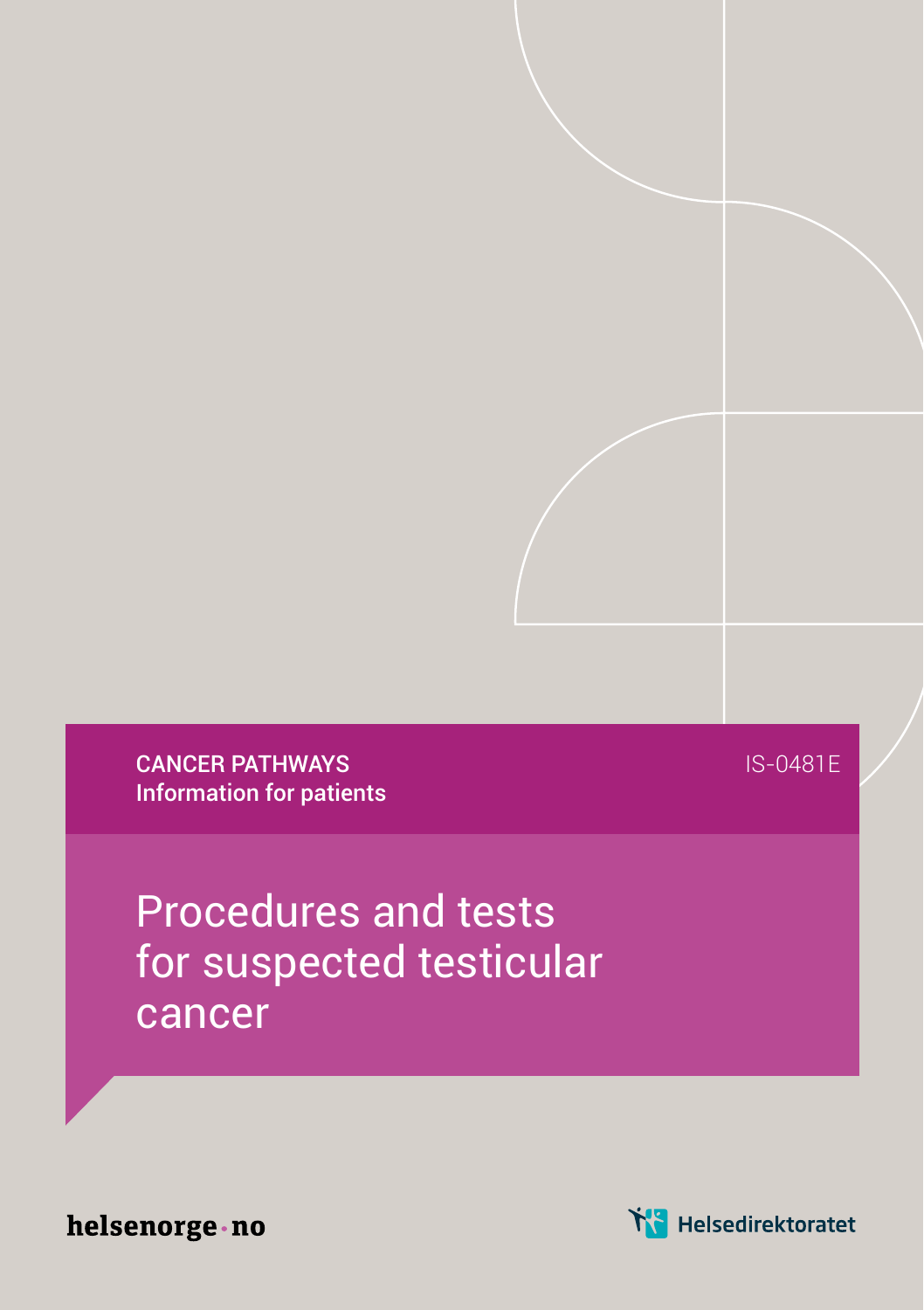You have been referred for assessment by the specialist health service because there is a suspicion of a cancer diagnosis. Specialised procedures and tests will determine whether or not you have cancer. If it is shown that you do have cancer, your treatment will be planned in consultation with you.

You have been referred for assessment via the Cancer pathway for testicular cancer. The Cancer pathways are intended to give patients and relatives predictability and security and are national standardised pathways which are discipline-based. The aim is to speed up your assessment and the start of treatment and minimise waiting times, in order to make the assessment period as predictable and stress-free as possible for you.

The Cancer pathways define the number of calendar days that each part of the assessment should take. These are called pathway timescales. Pathway timescales are targets rather than absolute requirements. For some patients, there will be medical reasons why the Cancer pathway should be longer or shorter than the timescales stated in the national Cancer pathway.

## ● **Procedures and tests for suspected cancer**

The aim of the assessment and the procedures and tests you will undergo is to determine whether or not you have cancer. You may also be referred for assessment for a different illness. If the procedures and tests indicate that you have cancer, you will be given information on possible treatments and what will

happen next. You will be told about the procedures and tests that are relevant for you and when they will be carried out.

All hospitals that investigate and treat cancer patients have their own cancer pathway coordinators, who will make the necessary preparations for your pathway by booking appointments for your procedures and tests. You can contact the cancer pathway coordinator if you have any questions concerning practical matters relating to your assessment, appointments, etc. The cancer pathway coordinator is often a nurse, but he or she may also have a different professional background.

Medical questions will be answered by a doctor.

## ● **Assessment phases**

The assessment will normally be completed within 17 calendar days. For medical reasons, it may sometimes take longer. The assessment period is the period from receipt of the referral by the hospital until the assessment has been completed and it has either been confirmed that you do not have cancer, or you have been given a diagnosis and a decision has been taken regarding your treatment. The timescales are defined in the Cancer pathway for testicular cancer.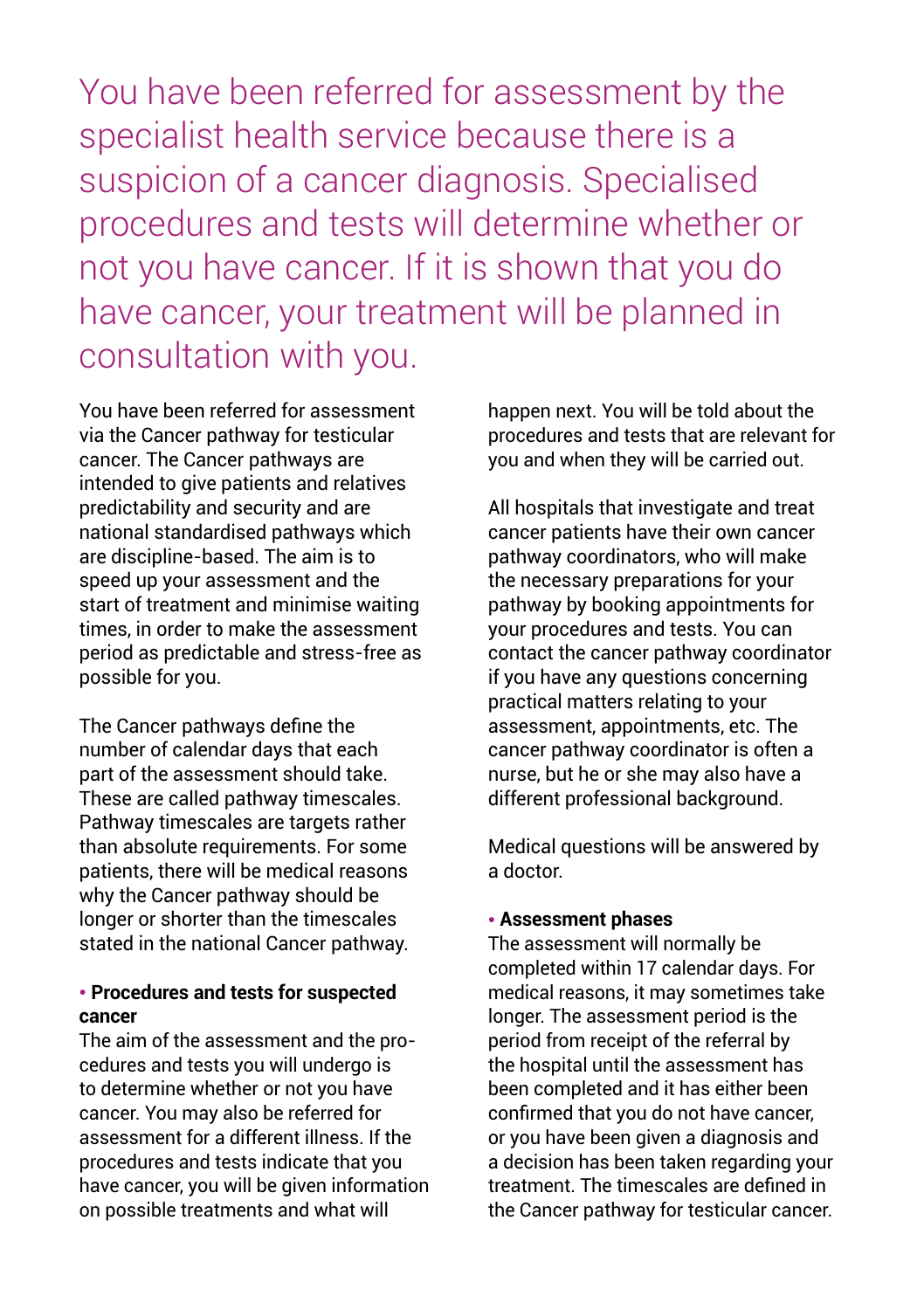| The various phases of the<br>assessment                                                                                                                                              | <b>Comments</b>                                                                                                                                                                                                                                                                                                                                                                                                                                                                                                                                                                                                                                                                                                                               | <b>Recommended within</b>                                                                                   |
|--------------------------------------------------------------------------------------------------------------------------------------------------------------------------------------|-----------------------------------------------------------------------------------------------------------------------------------------------------------------------------------------------------------------------------------------------------------------------------------------------------------------------------------------------------------------------------------------------------------------------------------------------------------------------------------------------------------------------------------------------------------------------------------------------------------------------------------------------------------------------------------------------------------------------------------------------|-------------------------------------------------------------------------------------------------------------|
| Phase 1:<br>This is the period from<br>receipt of your referral<br>by the hospital until your<br>first appointment for<br>procedures and tests in the<br>pathway                     | The cancer pathway coordinator will<br>book the necessary appointments for<br>your procedures and tests.                                                                                                                                                                                                                                                                                                                                                                                                                                                                                                                                                                                                                                      | 5 calendar<br>days                                                                                          |
| Phase 2:<br>This is the period from<br>your first appointment for<br>your procedures and tests<br>in the pathway until your<br>assessment is completed                               | During this period, you will undergo<br>procedures and tests to determine<br>whether or not you have cancer.<br>If cancer is suspected, a clinical<br>examination of the scrotum will be<br>carried out, along with a general clinical<br>examination. An ultrasound scan of the<br>scrotum will be taken, along with blood<br>samples. Other procedures and tests<br>will often also be necessary before a<br>surgical operation to remove the testicle<br>is considered.<br>Once the results of the assessments are<br>available, it will normally be possible to<br>say whether or not you have cancer. A<br>decision concerning your diagnosis will<br>then be taken. If you do not have cancer,<br>the Cancer pathway will be concluded. | 12 calendar<br>davs                                                                                         |
| Phase 3:<br>This is the period from you<br>being diagnosed as having<br>cancer and completing all<br>the tests and procedures in<br>the pathway until the start<br>of your treatment | If you have cancer, the best treatment for<br>you will now be planned. Any decision<br>concerning your treatment will be taken<br>in consultation with you, normally based<br>on an assessment by a multidisciplinary<br>team.<br>Some patients with testicular cancer who<br>have had a testicle removed may need to<br>undergo chemotherapy or radiotherapy.<br>Some patients are monitored without any<br>further treatment (active monitoring).                                                                                                                                                                                                                                                                                           | 14 calendar<br><b>Surgical</b><br>treatment<br>days<br><b>Medicinal</b><br>21 calendar<br>treatment<br>days |
|                                                                                                                                                                                      |                                                                                                                                                                                                                                                                                                                                                                                                                                                                                                                                                                                                                                                                                                                                               | 21 calendar<br>Radiotherapy<br>days                                                                         |
|                                                                                                                                                                                      |                                                                                                                                                                                                                                                                                                                                                                                                                                                                                                                                                                                                                                                                                                                                               | <b>Decision</b><br>14 calendar<br>concernina<br>days<br>active<br>monitoring                                |

Patients with testicular cancer will normally start treatment within 31 to 38 calendar days from the date on which the hospital receives the referral. For medical reasons, it may sometimes take longer. Your doctor will tell you what to expect and give you more information on your Cancer pathway.

For more information, visit helsenorge.no. The hospital that assesses you will also have information on its website.